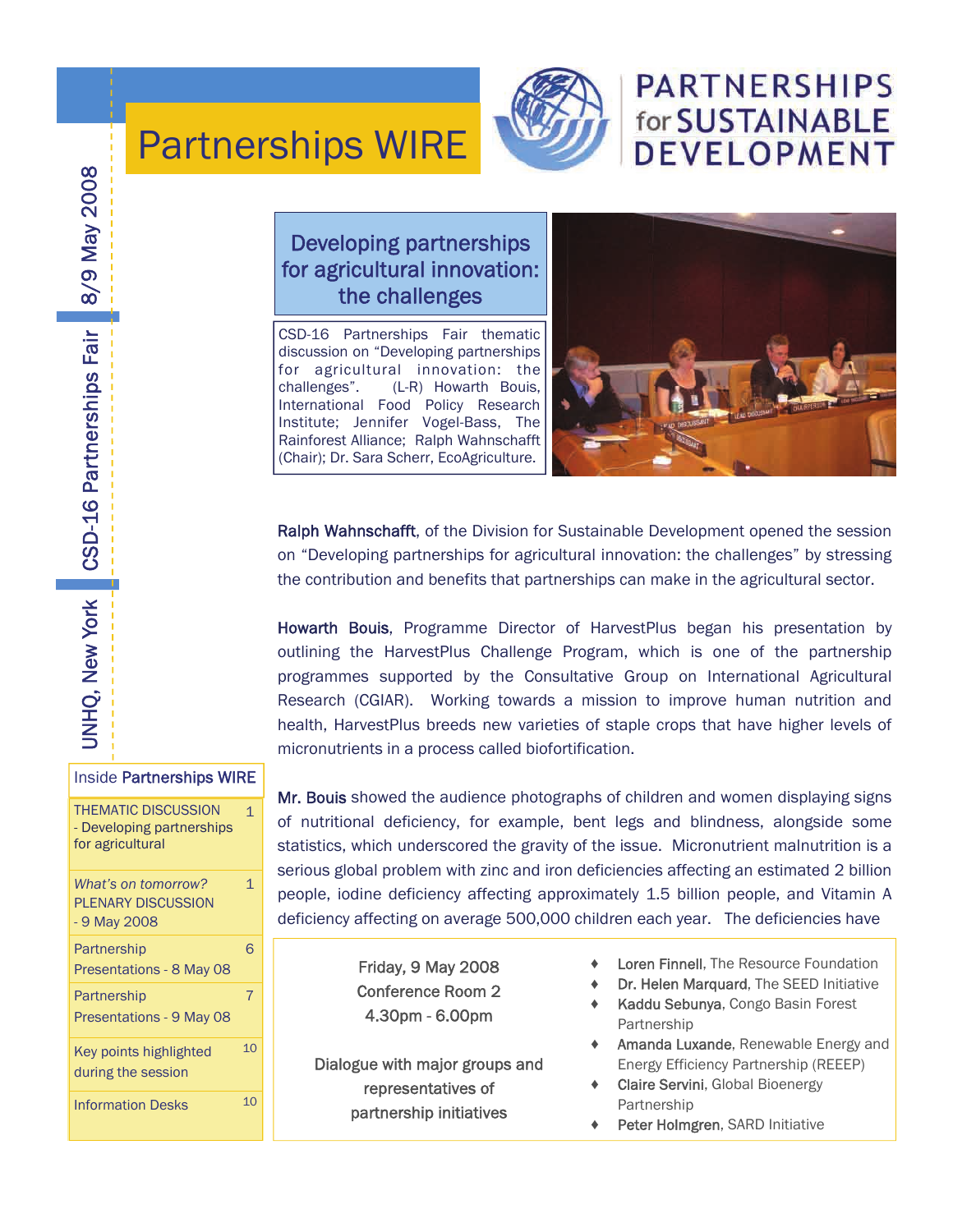

## **PARTNERSHIPS** for SUSTAINABLE DEVELOPMENT

long-lasting negative impacts on society, leading to higher incidences of poor reproductive health, cognitive ability and growth-hindered stunting. Ultimately, these adverse health effects have a significant detrimental effect on the economy, and countries suffering from high levels of micronutrient malnutrition have lower productivity levels, which contributes to lower levels of GDP.

Following, Mr. Bouis showed a series of PowerPoint slides which highlighted the importance of staple crops for many people in developing countries, and emphasised how critical nutritional foods are for children's health. Quoting J.P. Habicht of Cornell University, HarvestPlus, representing the CGIAR he commented that 53% of all deaths are directly caused by Challenge Program: Biofortified Crops undernutrition in diseased children. Notably, the work of HarvestPlus directly addresses this problem through the breeding of micronutrient



Howarth Bouis, Programme Director of for Improved Human Nutrition, a CSDregistered partnership.

## dense staple crops with higher levels of vitamin A, iron, and zinc that will improve the human nutritional status when consumed. Mr. Bouis outlined several advantages of biofortification, which can be found in Table 1.

**Countries** suffering from high levels of micronutrient malnutrition have lower levels of GDP

## Howarth Bouis

Highlighting the different approaches in Asia and Africa, and the subsequent different products that HarvestPlus is producing for each continent, he presented the schedule of product releases, and highlighted that the pro vitamin A sweet potato had been successfully released in 2007. Mr. Bouis discussed the difficulties faced by the HarvestPlus program, stressing that they faced two challenges: a) scientific discovery, and b) getting people on the same page and working together (institutional structures). He noted that working in partnership yielded positive rewards,

## Table 1: Advantages of Biofortification, Howarth Bouis

- ♦ Targets the poor who eat high levels of food staples
- ♦ Rural-based: where 75% of the malnourished populations live
- ♦ Cost effective: research at the central location can be multiplied across countries and time
- ♦ Sustainable: investments are front-loaded, low recurrent costs

and could be successful, provided partners are willing to put effort into making the relationship work. He offered some lessons learned from the programme, namely stressing the importance of sharing a common vision, and ensuring there is regular contact between the partners. Commenting on the Harvest-Plus program, he informed the audience of their dedicated intranet platform, "the HarvestPlus Hub". In addition, crop meetings, bringing all partners together, take place every 18 months, and partners send weekly, if not, daily email updates. He also emphasized the importance of investing in the initial start-up meetings, to ensure the project gets off to a good start. In summing up, Mr. Bouis explained how the HarvestPlus project aimed to be a sustainable initiative, and identified government interest in Brazil and China. India is also committed to the HarvestPlus program and has dedicated \$15 million over the next five years to the programme. In response to questions from the floor, he reiterated that the biofortification process used conventional breeding methods, and HarvestPlus is not investing in GMOs.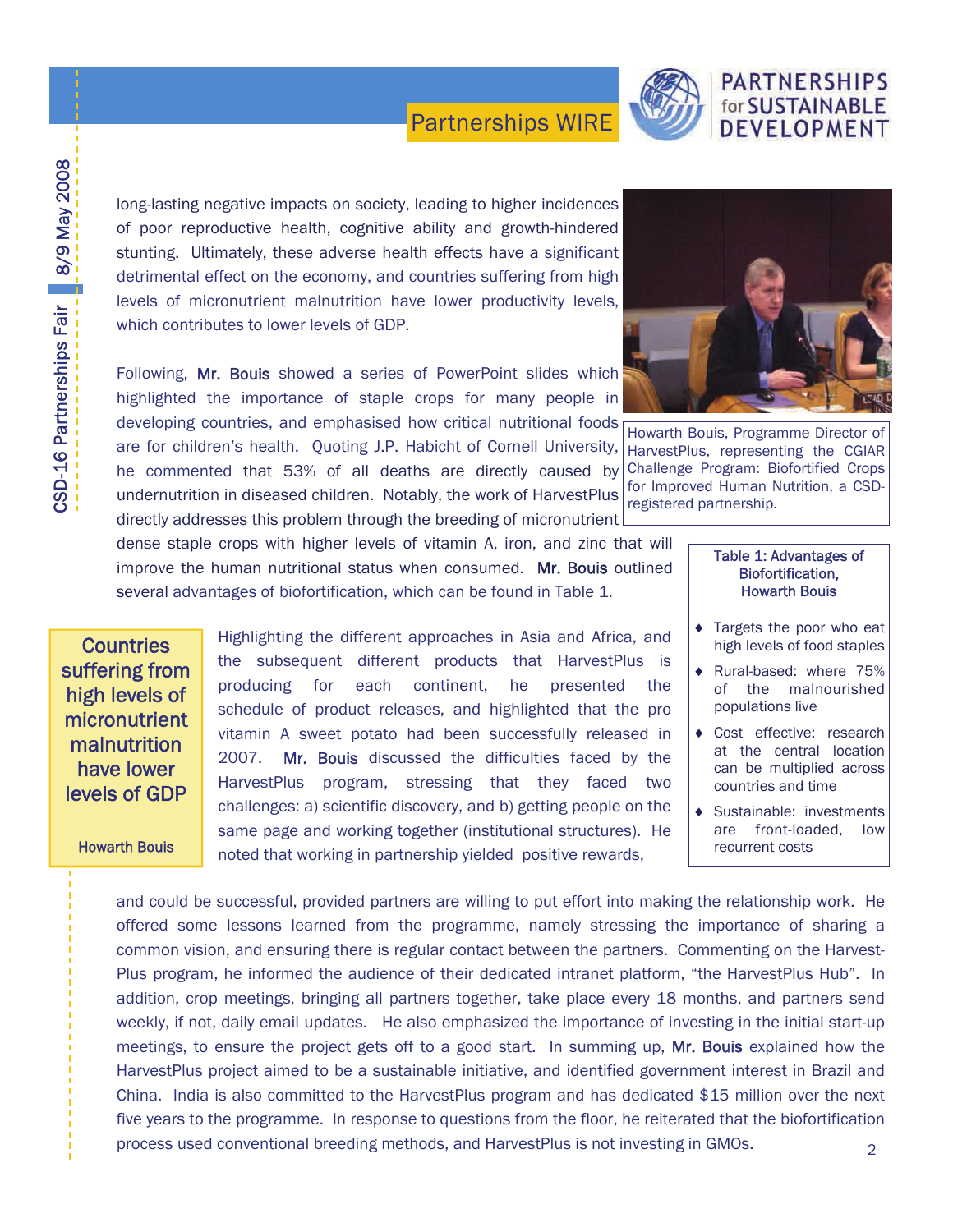

# CSD-16 Partnerships Fair 8/9 May 2008 CSD-16 Partnerships Fair 8/9 May 2008



Agricultural Heritage Systems (GIAHS).

Sally Bunning, from the Food and Agricultural Organisation giving her presentation on the work of the Globally Important Ingenious

Sally Bunning, Land Conservation and Management Officer from the Food and Agricultural Organization (FAO), opened her presentation by explaining what are considered Globally Important Ingenious Agricultural Heritage Systems (GIAHS), which are defined by the FAO as: "*Remarkable land use systems and landscapes which are rich in biological diversity evolving from the ingenious and dynamic adaptation of a community/ population to its environment and the needs and aspirations for sustainable development* (2002)"

Stressing the importance of GIAHS for sustainable development, at the local, national and global level, she identified the various contributions from GIAHS, which can be found in Table 2.

Highlighting some of the countries that are exploring GIAHS, Ms. Bunning commented that each geographical system required working with different partners, yet emphasized the centrality of farmers in this process. She stressed that the GIAHS partnership was committed to working with local community experts, and social organisations and networks in the local areas, and noted that it was necessary for the partnership to engage with the government and local farmers, and convince them of the benefits of the traditional farming systems. As a multi-stakeholder initiative, the GIAHS partnership brings together a range of actors for each pilot system. At a minimum, the following partners are involved: indigenous communities, national focal points; UNDP and FAO regional offices; national governments (ministries), farming communities, NGOs/ CSOs, private sector, education/ research institutes, local/ regional government, and the GIAHS secretariat.

## Table 2: GIAHS' vital contribution, Sally Bunning

- ♦ Food security, health & nutrition of millions of poor, often isolated people
- ♦ Agri-"cultural" diversity of human kind
- ♦ Biodiversity and genetic resources
- ♦ Agro-ecosystem and landscape diversity
- ♦ Provision of ecosystem services through functional diversity
- ♦ Products and services diversity
- ♦ Collective and individual knowledge systems

Markets need to be produced for locally produced products from GIAHS

Sally Bunning

To date, pilot systems are taking place in the following countries: Peru (Andean agriculture); Chile (Chiloe agriculture); the Phillipines (Ifugao rice terraces), Algeria, Morocco, Tunisia (Oases of the Maghreb) and China (rice-fish agriculture). Ending her presentation, Ms. Bunning commented that markets need to be created for the locally produce products, and greater emphasis should be placed on establishing an educational component in the partnership, therefore informing youth of the importance of GIAHS. Finally, she highlighted that the aim of the partnership is embedded in the goals of the Convention on Biological Diversity, in particular Article 8(j) which states: to "*protect and encourage customary use of biological resources in accordance with traditional cultural practices that are compatible with conservation or sustainable use requirements*", specifically within agricultural systems. 3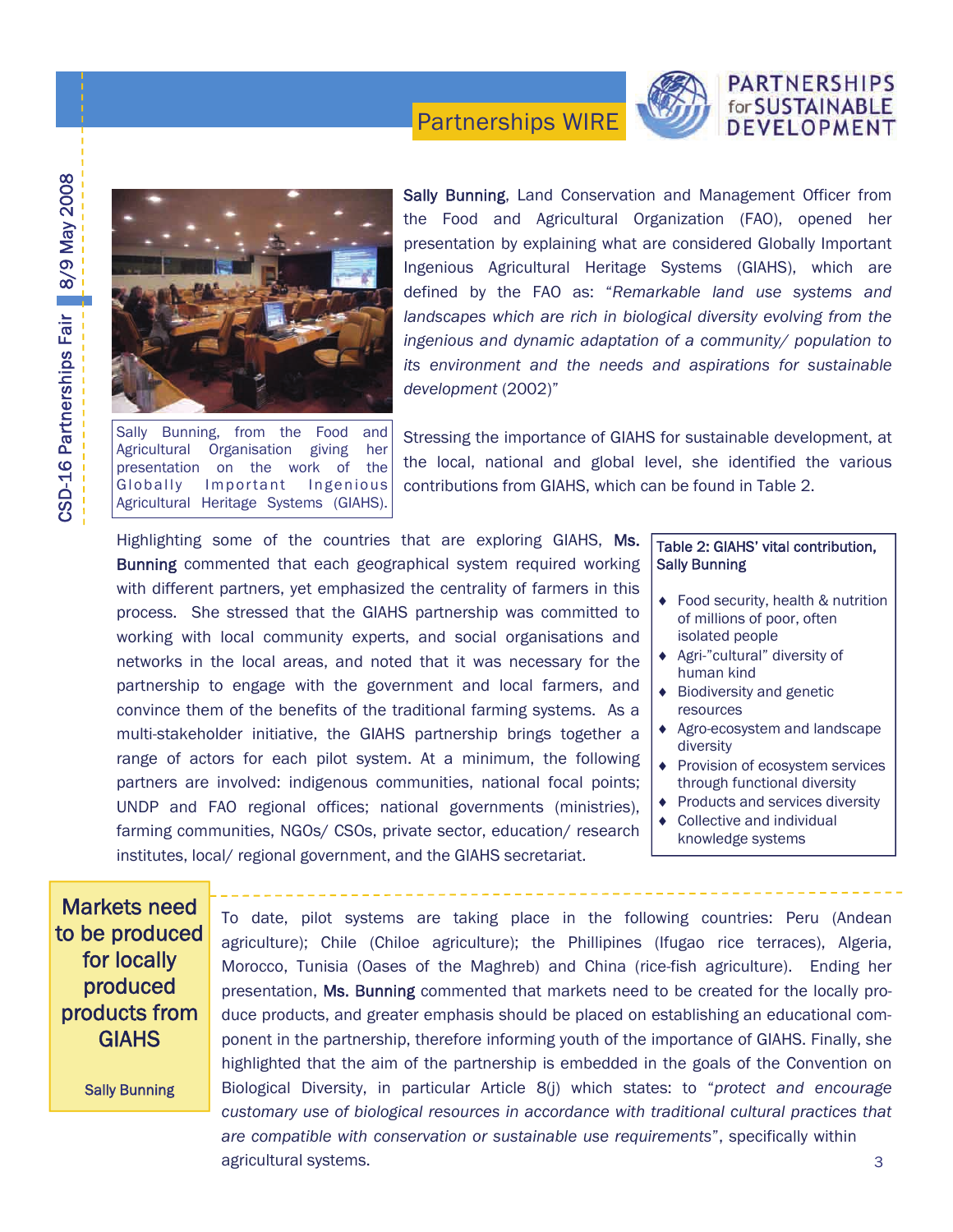

## **PARTNERSHIPS** for SUSTAINABLE DEVELOPMENT

Dr. Sara Scherr began her presentation by reaffirming that ecosystems are becoming increasingly recognized by investors and other actors as valuable, especially in light of the increasing pressures on agricultural landscapes, which are identified in Table 3. After explaining the evolution of EcoAgriculture Partners, and defining ecoagriculture, which is: "*Agricultural landscapes managed to enhance rural livelihoods and sustainable agricultural production (of crops, livestock, fish and forest), while conserving or restoring ecosystem services and biodiversity*." she remarked that the EcoAgricultural Partners was launched during the World Summit on Sustainable Development, in Johannesburg, South Africa.

## Table 3: Pressures on Agricultural Landscapes, Dr. Sara Scherr

- Increased population
- Increased product demand from rising incomes and urbanization
- ♦ Increased demand for ecosystem services
- Increased investment (governments, donors, private sector)
- ♦ Biofuels boom
	- Climate change

In mobilizing the scaling up of successful ecoagriculture approaches, by catalyzing strategic connections, and pursuing dialogue and joint action among key actors, at the local, national and international levels, EcoAgriculture Partners aims to encourage farmers around the world to produce enough food while protecting the biological diversity of plant and animal life.

## **Landscape** coalitions require new forms of collaborative governance

Dr. Sara Scherr

Key to the modus operandi of EcoAgriculture Partners is partnership working. Dr. Scherr highlighted some of their main partnerships, for example, the Landscape Measures Resource Centre, which will be launched next week will provide an on-line interactive resource on ecoagricultural landscapes for practitioners. This will bring together 20 partners, including Cornell University. Similarly, EcoAgriculture has developed partnerships with the UNDP Equator Initiative, and community based organisation leaders in Asia, Mesoamerica and East Africa, that focus on community knowledge service for biodiversity and livelihoods.

Concerned about the sustainability of the ecoagriculture concept, Leadership courses supported by the University of Berkley-California and regional partners in East Africa and Mesoamerica have been established. Before ending her presentation, Dr. Scherr identified five lessons learned from the EcoAgriculture Partners partnership, which are summarized below:

- 1. It is important to be sensitive to language and ensure that all partners share agreement over the definition of key words;
- 2. Partners should begin dialogue with "interests" not "positions";
- 3. Institutions will only engage if initiatives address their "core" concerns:
- 4. Institutions only engage if they see the benefits of synergy explained;
- 5. Landscape coalitions require new forms of collaborative governance.  $\sim$  4



Dr. Sara Scherr (far right) from EcoAgriculture Partners gives her presentation on "Partnerships to integrate agriculture, natural conservation and rural development".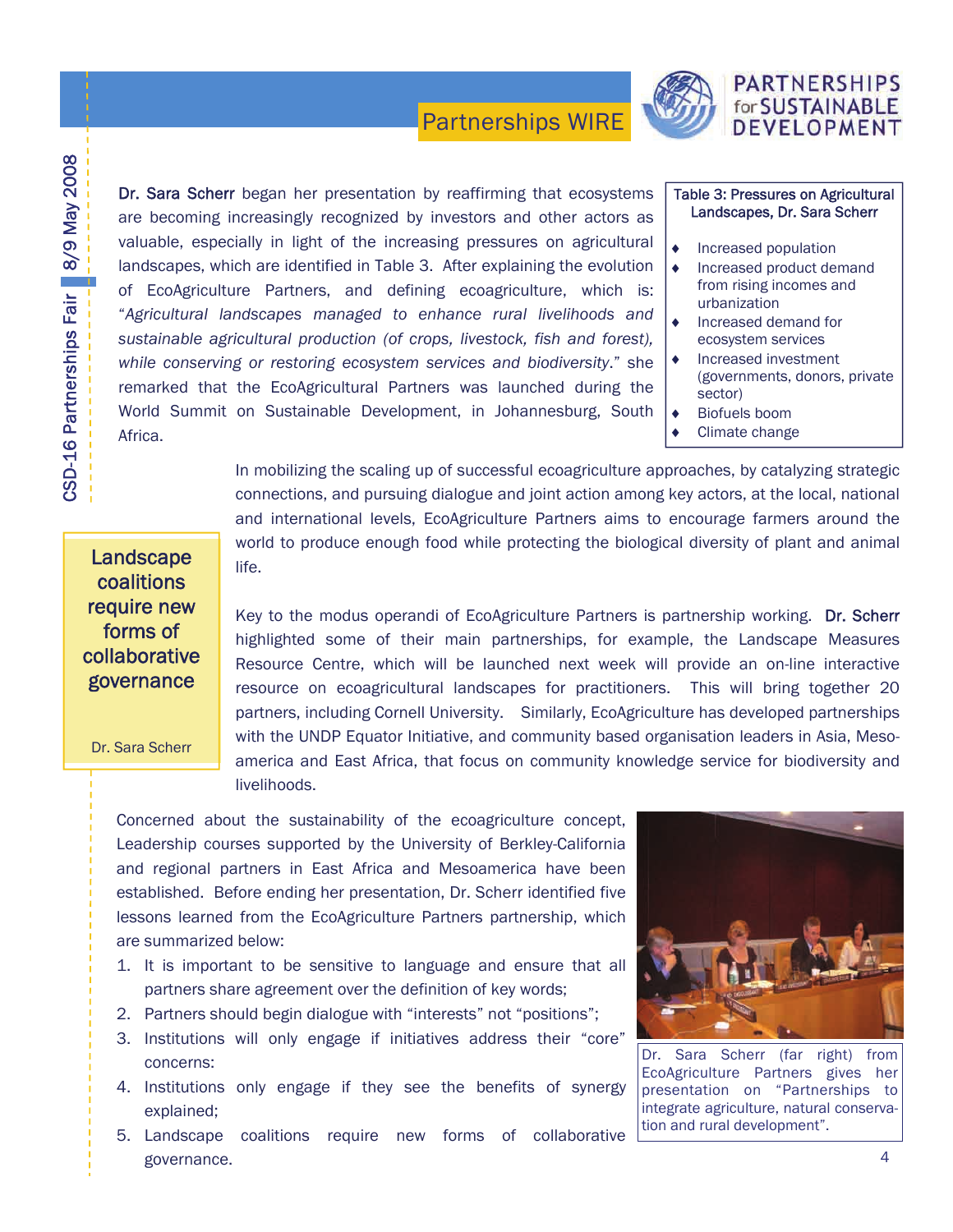

## **PARTNERSHIPS** for SUSTAINABLE DEVELOPMENT



Jennifer Vogel-Bass, Communications Officer for the Rainforest Alliance makes her presentation on "Innovative Solutions for Global Conservation".

Jennifer Vogel-Bass, Communications Officer for the Rainforest Alliance began her presentation by explaining the mandate of the Rainforest Alliance, which is to ensure the conservation of biodiversity and sustainable livelihoods by transforming land-use practices, business practices and consumer behaviour. Working towards this mission, the Rainforest Alliance created the Rainforest Alliance Certified Seal of Approval, symbolized by a green frog (see Picture 1). The Seal of Approval logo signals to consumers that a product has been grown or manufactured sustainably, and to ensure their label upholds its high standard, the Rainforest Alliance has established principles, policies and procedures to ensure transparency, integrity and accountability throughout their programmes.



reputatable NGOs, who had "on the ground" experience, knew the local community and were aware of their customs. Clarifying how farmers are accredited with the Seal of Approval, she identified ten broad principles that farmers are expected to adhere (see Picture 1: The Rainforest Alliance Certified Seal of

Commenting on their partnership working, Ms. Vogel-Bass noted that it was critical for the Rainforest Alliance to work with

Table 4). Ms. Vogel-Bass proceeded to show the audience a series of photographs of a Rainforest Alliance certified farms in contrast to a non-certified farms.

## Table 4: The Rainforest Alliance ten principles, Jennifer Vogel-Bass

- ♦ Social and Environmental Management Systems
- **Ecosystem Conservation**
- **Wildlife Protection**
- **Water Conservation**
- ♦ Fair Treatment and Good Working Conditions for Workers
- Occupational Health and Safety
- Community Relations
- ♦ Integrated Crop Management
- Soil Management and Conservation
- Integrated Waste Management

The Rainforest Alliance also helps newly certified farmers to find markets for their certified products

Approval

Jennifer Vogel-Bass

The Rainforest Alliance is dependent on positive partnership working between many partners, including various multilateral organizations, development agencies, private companies, local communities and NGOs. Ms. Vogel-Bass commented that the certification process had helped solidify the partnership, and highlighted that the Alliance also helps newly certified farmers to find markets for their certified products. Responding to questions from the floor, she confirmed that monitoring of the farms took place annually, in addition to surprise visits. The Rainforest Alliance has the right to speak to any workers during the visit, and completes an assessment with a local auditor. Drawing on the lessons learned, she opined that sufficient amounts of trust and confidence was needed in partnership working, and information needs to be properly shared between all partners. She ended by emphasizing that it is important to be clear about the goals and objectives from the outset, and ended by extolling the benefits of sustainable farming practices, stating that it leads to greater efficiency.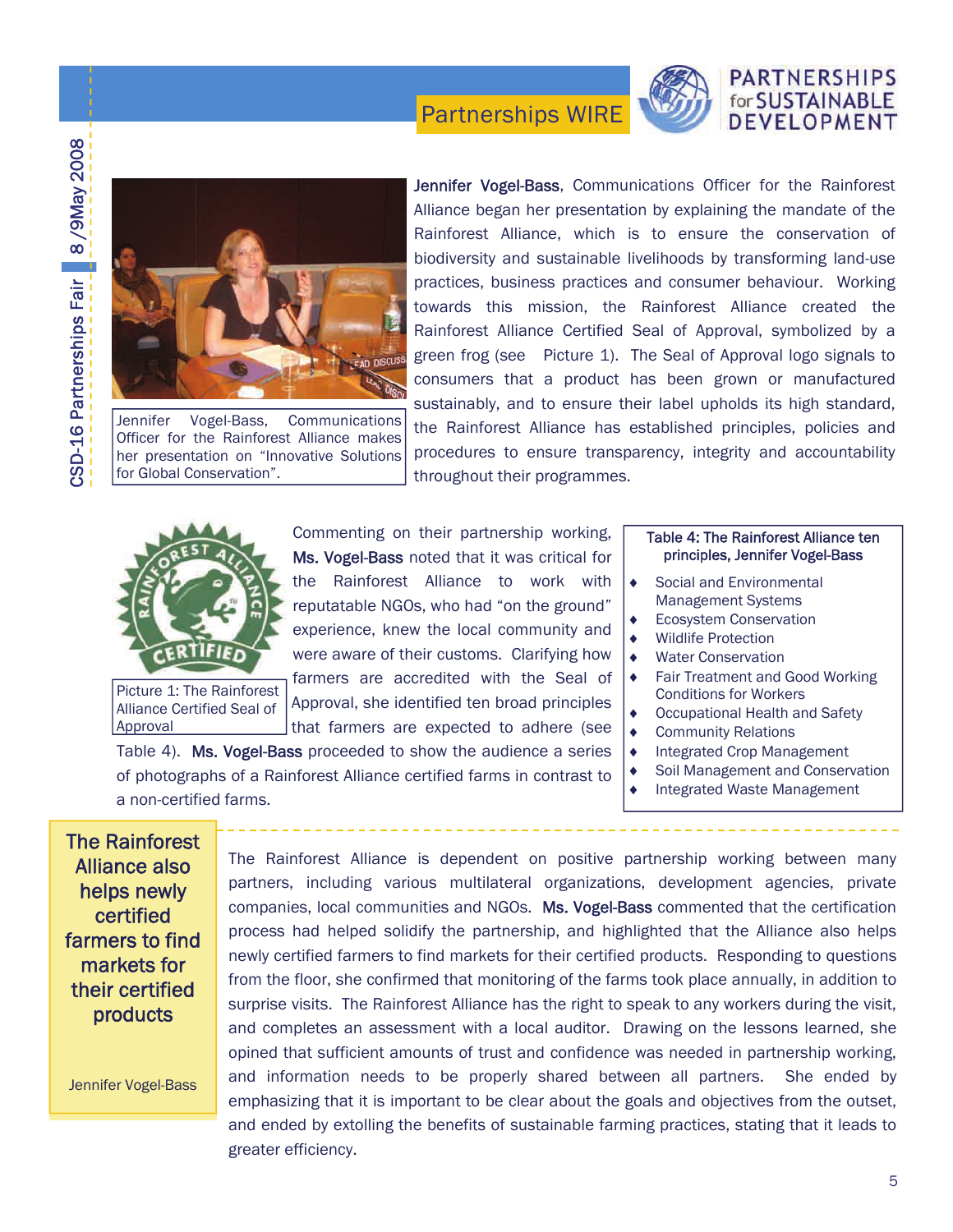

## Partnership presentations - 8 May 2008

Fred Pollett, representing the International Model Forest Network (IMFN) began the partnership's presentation by identifying the activities of the Network. Originally established in Canada, the International Model Forest Network, brings together a range of partners from around the world working toward the common goal of sustainable management of forest landscapes and natural resources. The IMFN ensures that the social, cultural and economic needs of local communities coexist in harmony alongside the longterm sustainability of forest landscapes. Currently, more than 40 model forests exist around the world, and given the Network's expansion, this is intended to increase in coming years.

Maintaining a sustainable and successful partnership is integral to the International Model Forest Network and Mr. Pollett informed the audience that the accountable and transparent governance structures are in place. Outlining some of the key principles partners are expected to adhere, Mr. Pollett noted that all "key holders" need to be represented in the partnership, and conflict resolution mechanisms are required to ensure possible disputes are resolved in a timely and fair manner. He stressed that the Network encourages a "philosophy of knowledge sharing". Mr Pollett outlined the various possibilities offered by the

Model Forest concept, such as: conservation of biodiversity and spatial landscapes; eco-tourism; non-timber forest products; and bioenergy. In summing up, Mr Pollett stressed that the model forest approach provides a framework through which meaningful and inclusive participation can occur in areas such as resource management, community sustainability and economic development. To date, some of the main deficits identified in the Network have been lack of global visibility as well as a lack of effectively linking its activities and outputs with global initiatives. Overall, the model forests are about diversity of values at the landscape level; partnerships working to address issues of sustainable management in large landscapes; and developing and testing approaches to sustainability.

Seth Shames, Project Coordinator, Policy and Research Mobilization, from **EcoAgriculture Partners** first defined "ecoagriculture", which are "agricultural landscapes managed to enhance rural livelihoods and sustainable agricultural production (of crops, livestock, fish and forest), while conserving or restoring ecosystem services and biodiversity". Along with urbanization, rising incomes, climate change, and the biofuels boom, pressures on agricultural landscapes are increasing. Mr. Shames stressed that when adopting approaches to deal with this increasing pressures, it is crucial to recognize the interdependence of agriculture, ecosystems, and livelihoods.

The aim of the partnership is to support initiatives in line with the principles of "ecoagriculture", as well as extract and spread local ideas/approaches to other locations globally. There is a bounty of sustainable practices in the world, however they are usually being used in isolation and at a local level and this partnership believes their use should be scaled and promoted elsewhere. Identifying how EcoAgriculture Partners use partnership working, Mr. Shames highlighted how they facilitate dialogue and knowledge exchange, and host leadership courses on development for ecoagriculture. Presently, the partnership focuses on East Africa and Central America, but it is hoped that their geographic scope will increase.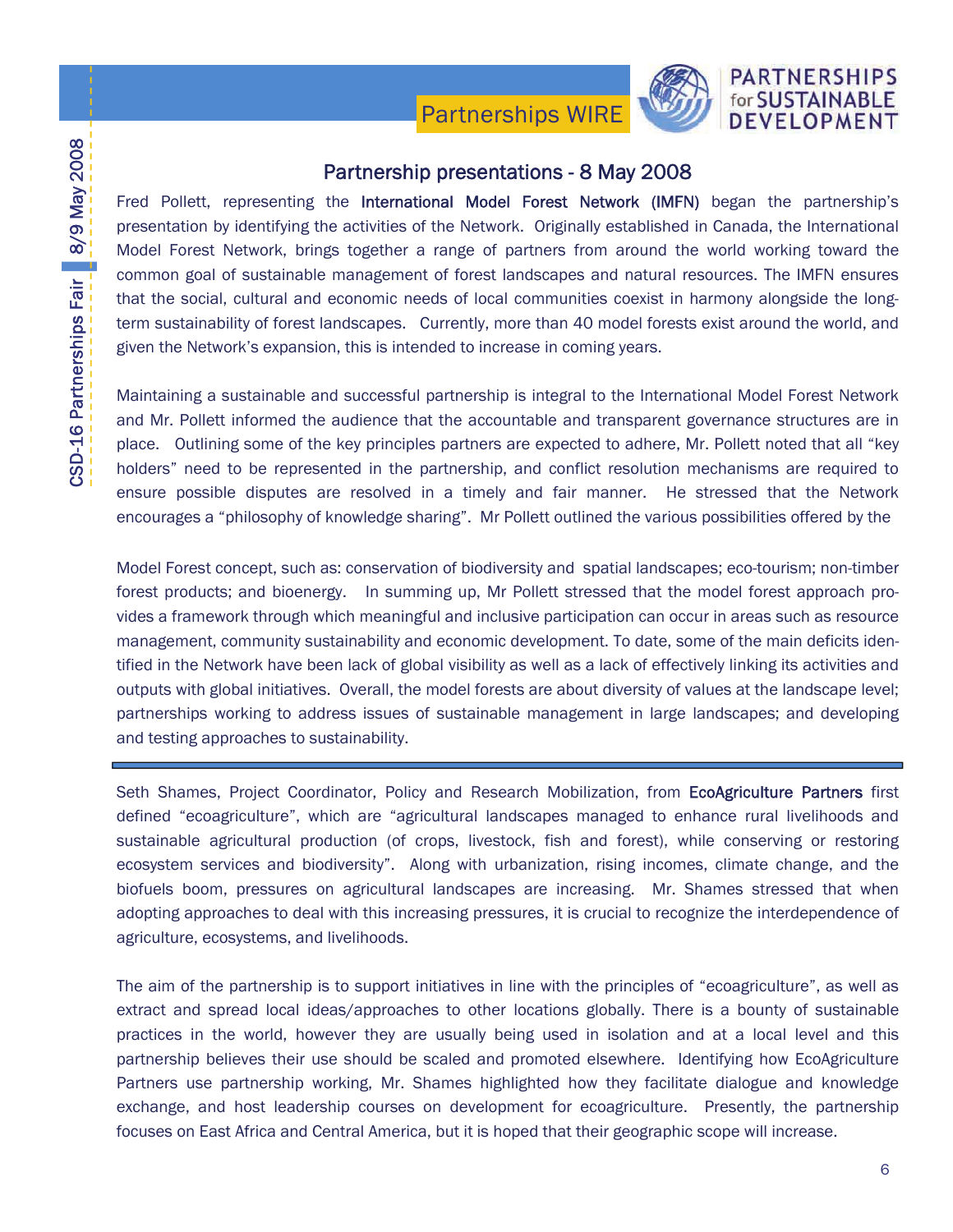## **PARTNERSHIPS** for SUSTAINABLE **DEVELOPMENT**



Representatives from the Congo Basin Forest Partnership (CBFP).

Herbert Christ, from the GTZ Germany and representing the Secretariat of the German Facilitation of **Congo Basin Forest** Partnership (CBFP), highlighted the great importance of the Congo Basin rainforest for people's livelihoods. In giving an overview of the CBFP, Mr. Christ explained that, to date, the partnership had 45 members made up of: Congo Basin countries and institutions, donors, private sector, NGOs, and research institutions. The main role of the CBFP is to support the Central African Forests Commission (COMIFAC) in the implementation of the regional forest

strategy (Convergence Plan), which is the operational translation of the 1999 Yaounde Declaration, as well as sharing information to

improve coordination of member activities. A cooperation framework was adopted in February 2005 in order to favor transparency and coordination between the members, and to develop synergies between their present and future projects and programmes. Some of the achievements highlighted by the partnership were increased international and regional awareness on the importance of Congo Basin Forest, and improving collaboration between donors, partners, NGOs and private sector fostered, due to, for example, regular CBFP consultation meetings. Samuel Makon, GTZ Germany/Secretariat of the German Facilitation of CBFP, stressed that the partnership 'comes on top' of existing projects related to sustainable management and conservation of forest ecosystems in Central Africa, as a coordinating/synergizing mechanism. In relation to this, Mr. Christ pointed to the major challenge of coordinating among members of a partnership, and noted that the Secretariat needed to play a stronger leadership role in order to improve the situation.

Partnerships WIRE

## Partnership presentations - 9 May 2008



Chris Welton representing Vinyl 2010.

Chris Welton, Communication and Public Affairs Manager of Vinyl 2010 opened his presentation by giving Vinyl 2010's history. In short, Vinyl 2010 is the European PVC industry's Voluntary Commitment to, minimize environmental impact of productions; responsibly use additives (plasticizers & stabilizers); minimize environmental impact of products at the end-of-life; and continue to increase overall scientific knowledge. PVC, being cheap to produce, durable, strong, lightweight, and versatile, is an intrinsically useful material and therefore finding ways of using it in a sustainable manner is important.

The industry value-chain partnership, involving over 23,000 companies, stems from some progressive EU countries promoting the idea of managing the PVC industry jointly, through a value-chain approach. Whilst respecting loyal and fair competition, the European PVC pipes industry is jointly committed to improving the sustainability of the material and its products, for example through recycling schemes and through an association to exchange knowledge and best practice. As the EU has expanded, the partnership has had to roll out and this has been a challenge, especially as the scheme is voluntary.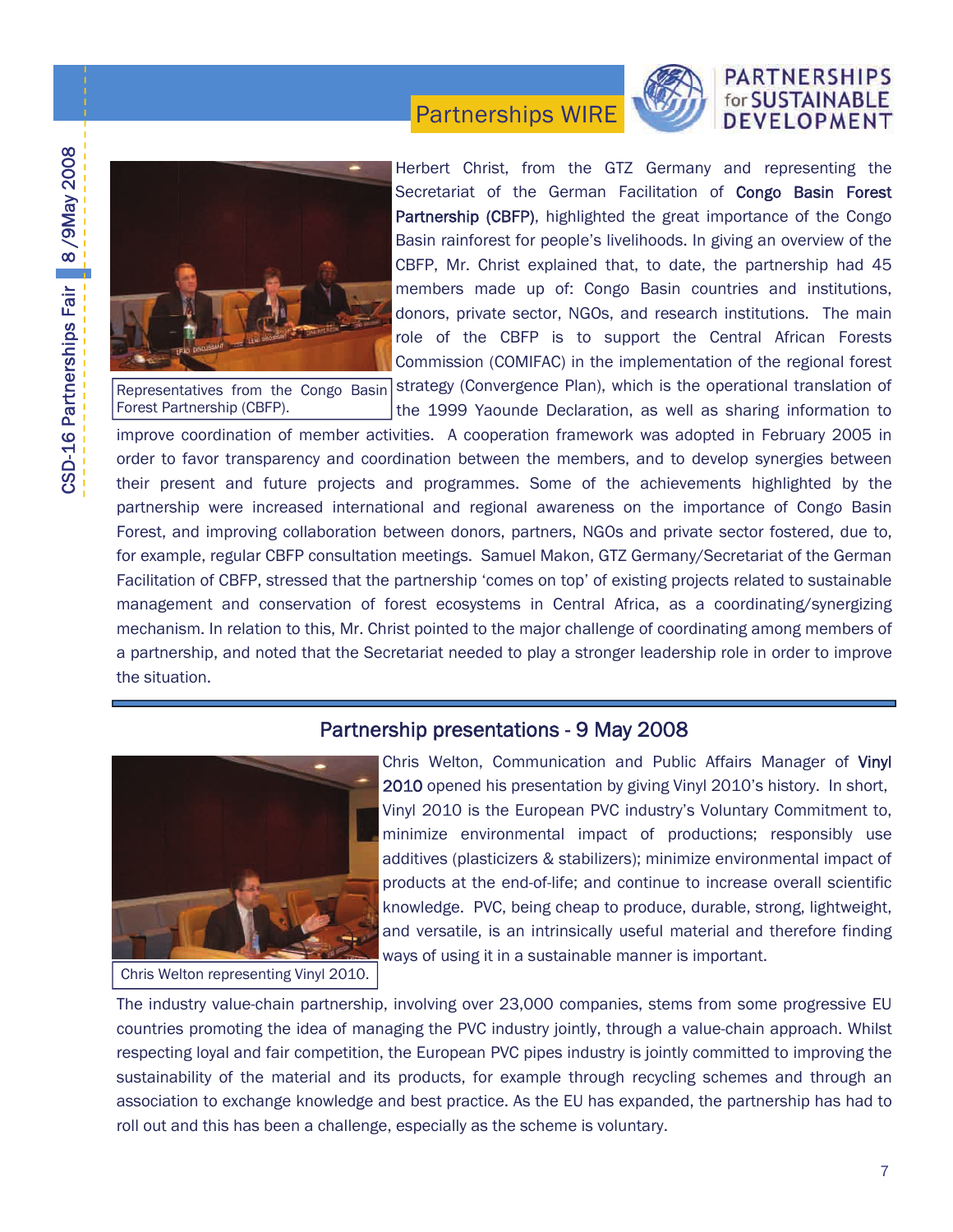

## **PARTNERSHIPS** for SUSTAINABLE DEVELOPMENT

Mr. Welton explained that as water is fundamental and the world population continues to grow, durable, good-quality pipes are crucial. Old, corroded metal pipes waste both water and energy for pumping. Not only do PVC pipes weigh less in terms of freight, thus causing less carbon emissions, but they are also smoother than traditional metal pipes, thus requiring less pumping effort and energy. Furthermore, not only do these pipes last a long time, but the material is 'recyclable' due to the characteristics of the material. He lamented that recycling is still a challenge based on the need to change behaviour.

Improved communication and transparency within the industry was highlighted by Mr. Welton as one of the major achievements of the partnership. Monitoring and auditing are completed by an independent organization, and every year an annual progress report was produced raising failures and progress made. Mr. Welton concluded by emphasizing the challenges and high costs involved, and noted that Vinyl 2010 was on course to meet its target. He remarked that the partnership desires to extend the initiative to the USA and Asian markets.



Ulf Jaeckel, Head of Product Policy, of the German Federal Ministry for the Environment, representing the Marrakech Process on Sustainable Consumption and Production.

The Marrakech Process on Sustainable Consumption and Production (SCP) began in 2003, as a follow-up to WSSD. Ulf Jaeckel, Head of Product Policy, of the Federal Ministry for the Environment in Germany commented that the Task Force was established to support the African regional process on SCP. Waste management and recycling are big problems in Africa. Work is demand-driven and the priorities set by the African Roundtable on Sustainable Consumption and Production (ARSCP), a regional networking organisation.

The support consists of holding meetings to share experiences between cooperation partners and African countries and amongst African countries; encouraging and supporting African countries in developing national or regional action

plans on SCP; and linking SCP with development cooperation policies.

The main activity is currently in the process of developing an African eco-label scheme for African products and services, such as, agriculture, fishery and tourism. There is an interest in Africa to create a labeling system to facilitate export of African products. The idea is not only to produce green products but also contribute to poverty alleviation, i.e. considering both environmental and social aspects. Discussions are taking place regarding criteria for such products, building on existing criteria set by other labeling schemes, such as the Marine Stewardship Council.

When asked why a new label for Africa will be created when there are existing models that can be replicated, Mr Jaeckel explained that Africa wanted its own label, shaped by the African countries. Beyond the eco-labeling scheme, work is being carried out, for example, in the field of SCP action plans. 8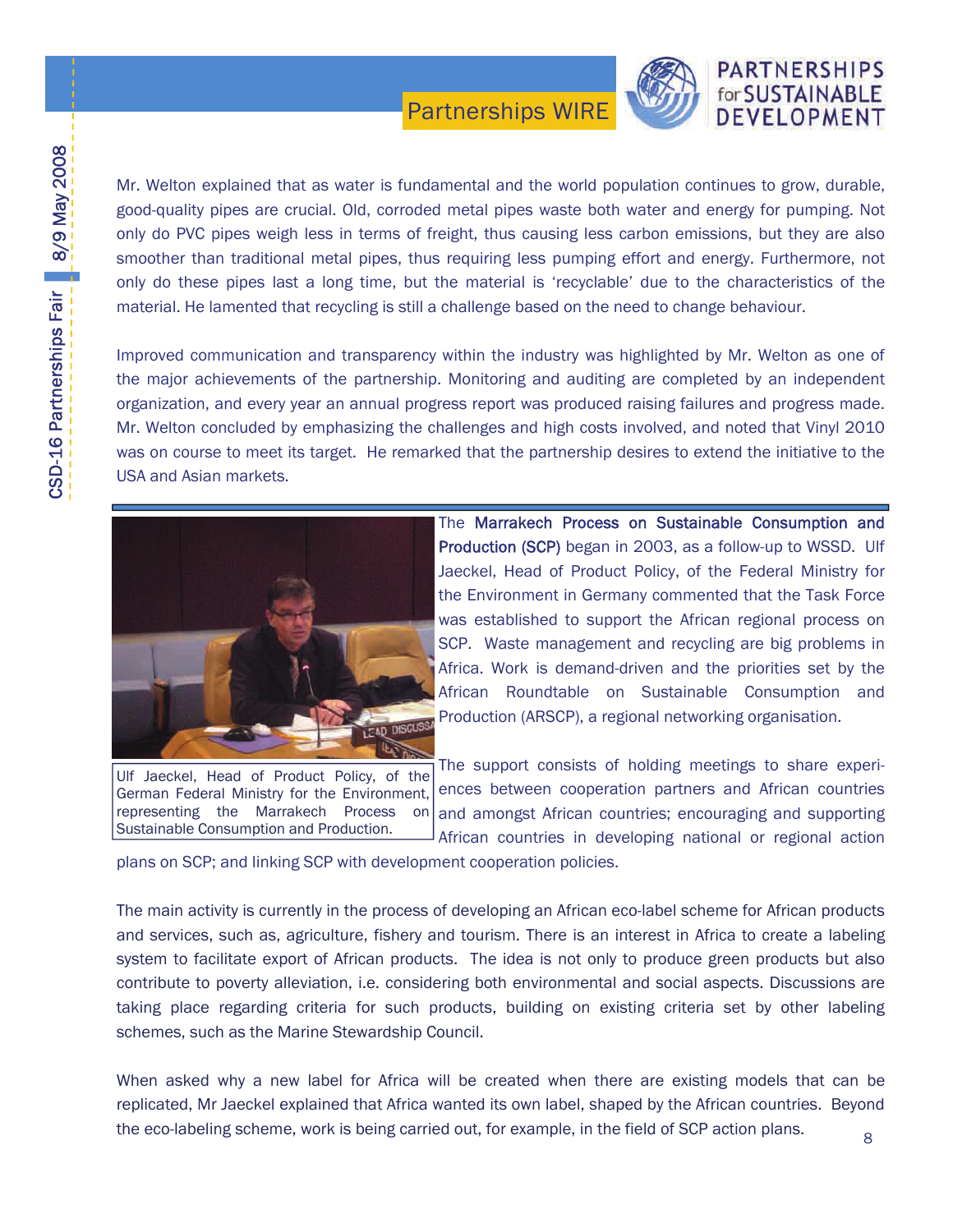

Such action plans are being tested in two pilot countries and two cities in Africa. UNEP's manual on Sustainable Consumption and Production is being used and is adjusted to African needs. Furthermore, a Best Practice Manual on SCP for development cooperation projects is being developed.

The last CSD partnership presentation was from the Sustainable Agriculture and Rural Development Initiative (SARD), which is a multi-stakeholder umbrella framework that engages civil society, governments and intergovernmental organizations in a joint effort to make rapid progress toward achievement of the Agenda 21 vision for sustainable agriculture and rural development. The SARD Initiative is the result of a fully participatory process, and builds on the synergistic commitment and ownership of diverse partners. It is based on an agreed set of indicators, values, actions and goals. Peter Holmgren, from the Food and Agriculture Organisation, and representing the SARD initiative, explained the three thematic priority areas of SARD, which are:

*1) Improving access to productive resources – SARD has assisted in this at both national and international levels;* 

*2) Fostering fairer working conditions (work is currently being carried out in Burkina Faso and Kenya);* 

*3) Promote good practices and their dissemination. and scaling-up of good practices. SARD has identified 70 good practices at the local level, and now provides a database of such knowledge, in order to make this knowledge more available and accessible.* 

Within the context of the key thematic areas of SARD, the Initiative provides an avenue to scale-up and replicate proven on-the-ground experiences while informing good decision-making at the national and international level. Michael Kibue, a SARD representative from Kenya explained how the establishment of a SARD Kenya initiative aims to provide catalytic support to strengthen the capacity of the rural poor to practice SARD. This is being completed through, for example, community exchange visits, facilitating knowledge exchange between communities, and constituting a way for SARD Representing the SARD initiative, (L-R) good practices to be shared.

In Kenya, focus is on livestock and the SARD Kenya group is Development; Michael Kibue, Kenya working on improving the value-chain so as to improve access to Livestock Working Group; Constance markets. This works by engaging with the government to improve



Peter Holmgren, Food and Agriculture Organization; Thomas Forster, International Partners for Sustainable Neely (Moderator).

policies, as well as with the private sector. The private sector is helping to fill the financial gap. Linking resources, expertise, and knowledge and technology to implement SARD is an important aim of the initiative in Kenya. Mr. Kibue noted that the government involvement brought confidence to the private sector. The value-chain approach has created many stakeholders, and has been very important in effecting change. Ending the presentation, Thomas Forster, of the International Partners for Sustainable Agriculture and representing the Initiative highlighted that a report, documenting the lessons learned of the SARD initiative will shortly be published by the Food and Agriculture Organisation.